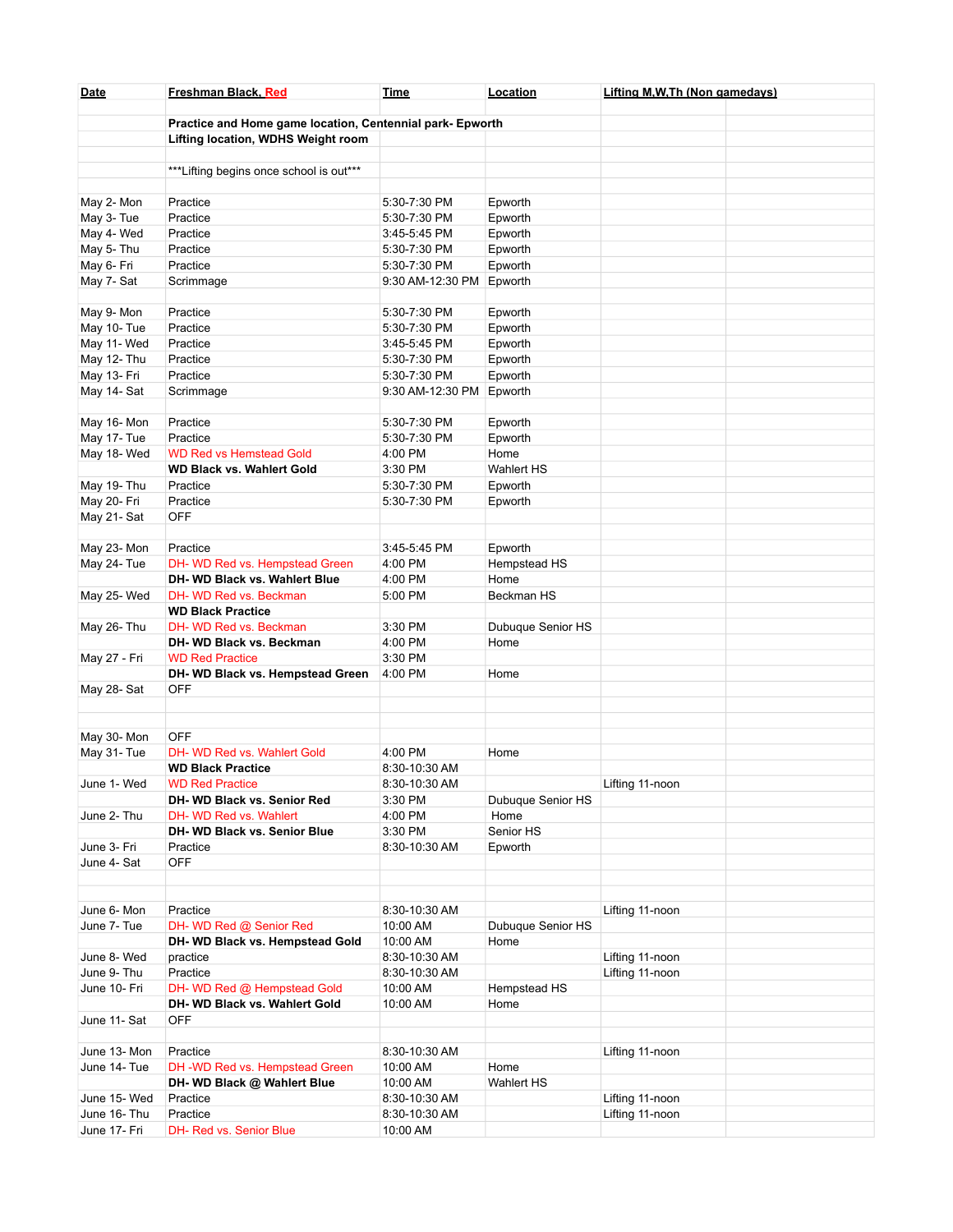|              | DH- WD Black @ Hempstead Green   | 10:00 AM      | Hempstead HS |                 |  |
|--------------|----------------------------------|---------------|--------------|-----------------|--|
| June 19-Sat  | <b>OFF</b>                       |               |              |                 |  |
|              |                                  |               |              |                 |  |
| June 20- Mon | DH- WD Red vs. Beckman Catholic  | 10:00 AM      | Home         |                 |  |
|              | <b>WD Black Practice</b>         | 8:30-10:30 AM |              | Lifting 11-noon |  |
| June 21- Tue | DH- WD Red vs. Wahlert Gold      | 10:00 AM      | Wahlert HS   |                 |  |
|              | DH-WD Black vs. Senior Red       | 10:00 AM      | Home         |                 |  |
| June 22- Wed | Practice                         | 8:30-10:30 AM |              | Lifting 11-noon |  |
| June 23- Thu | Practice                         | 8:30-10:30 AM |              | Lifting 11-noon |  |
| June 24- Fri | DH- WD Red vs. Wahlert Blue      | 10:00 AM      | Wahlert HS   |                 |  |
|              | DH-WD Black vs. Senior Blue      | 10:00 AM      | Home         |                 |  |
| June 25- Sat | <b>OFF</b>                       |               |              |                 |  |
|              |                                  |               |              |                 |  |
| June 27- Mon | <b>WD Red Practice</b>           | 8:30-10:30 AM |              | Lifting 11-noon |  |
|              | DH-WD Black vs. Beckman Catholic | 10:00 AM      | Beckman HS   |                 |  |
| June 28- Tue | DH- WD Red vs. Senior Red        | 10:00 AM      | Home         |                 |  |
|              | DH- WD Black vs. Hempstead Gold  | 10:00 AM      | Hempstead HS |                 |  |
| June 29- Wed | Practice                         | 8:30-10:30 AM |              | Lifting 11-noon |  |
| June 30- Thu | DH- WD Red vs. Hempstead Gold    | 10:00 AM      | Home         |                 |  |
|              | DH- WD Black vs. Wahlert Gold    | 10:00 AM      | Wahlert HS   |                 |  |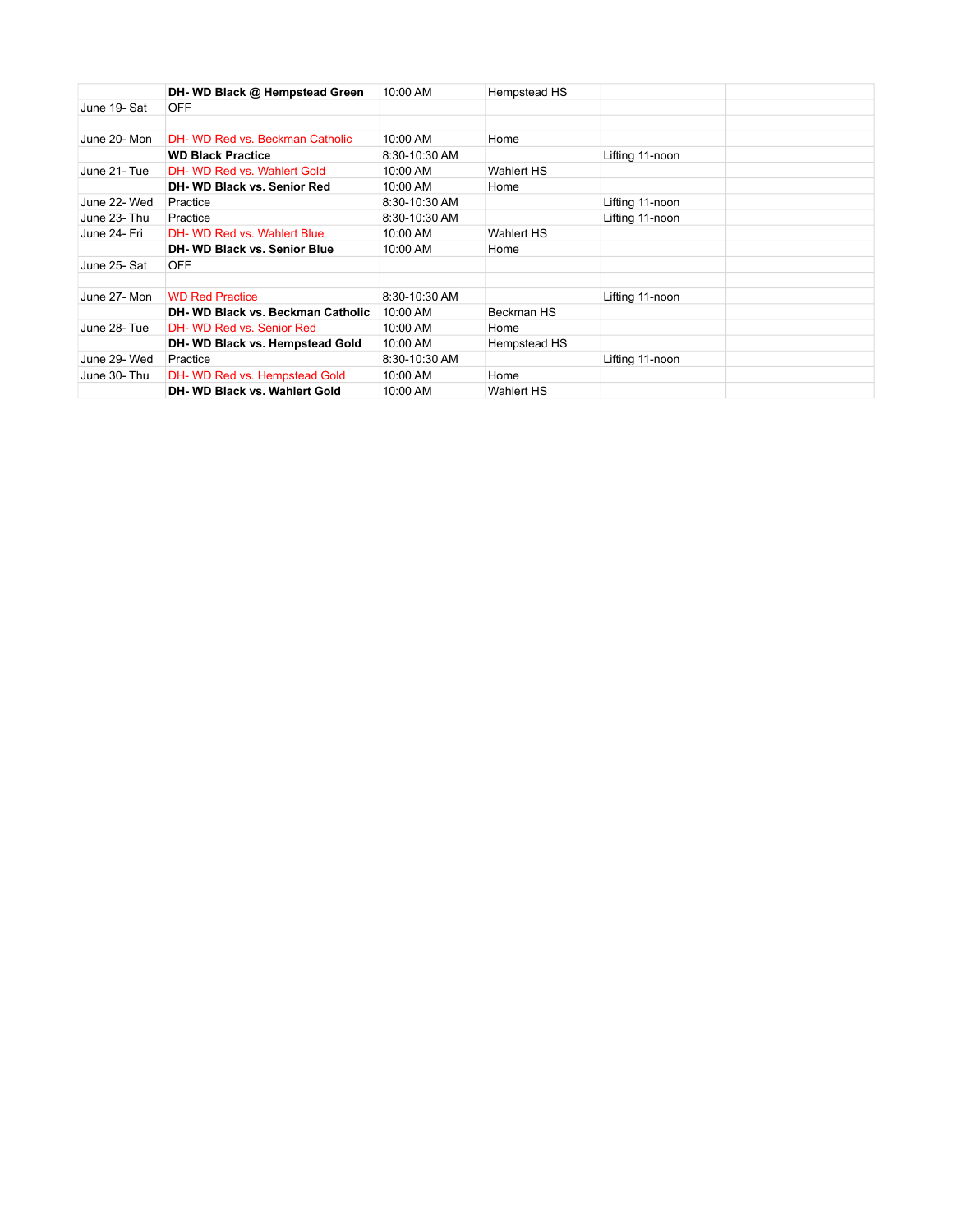$\sim 10^{-10}$